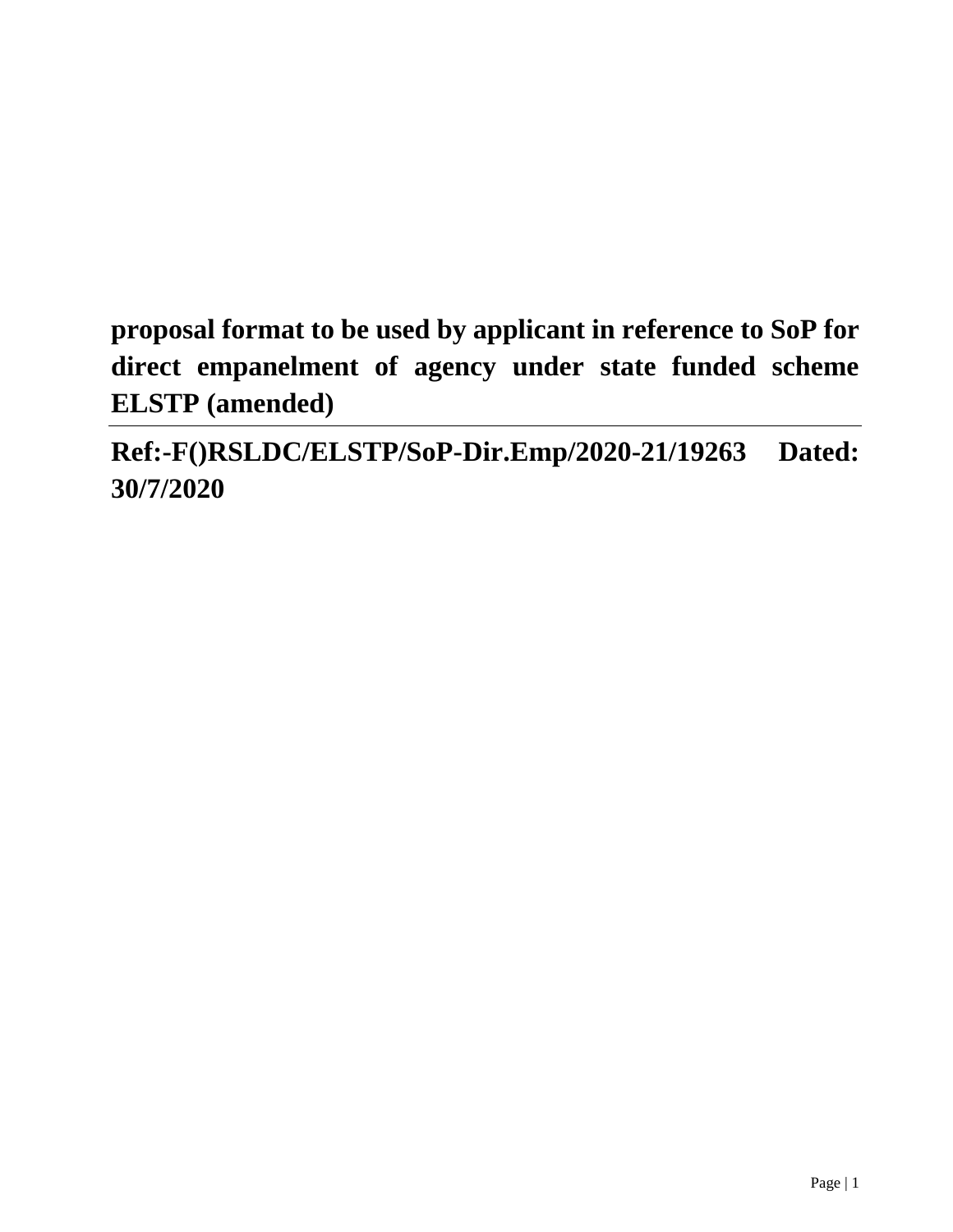|                  | <b>Document Description</b>                                                                                                                                                                                                                                                                                                                       | Page number |                |
|------------------|---------------------------------------------------------------------------------------------------------------------------------------------------------------------------------------------------------------------------------------------------------------------------------------------------------------------------------------------------|-------------|----------------|
| S.<br>No.        |                                                                                                                                                                                                                                                                                                                                                   | From        | T <sub>0</sub> |
| 1.               | Covering Letter as per Annexure-1                                                                                                                                                                                                                                                                                                                 |             |                |
| 2.               | Applicant's Details along with required documents as per Annexure-2                                                                                                                                                                                                                                                                               |             |                |
|                  | Relevant document for Proprietorship/ Partnership Firm/Private<br>Limited<br>Limited<br>Company/<br>Public<br>Company/<br>Society/Trust/Association/Government institutions/Public Sector<br>Units/Universities/eminent government aided colleges/institute having<br>affiliation or recognition of relevant board or council<br>Copy of PAN Card |             |                |
|                  | Trade license/ Sales tax registration/IT registration (if any)                                                                                                                                                                                                                                                                                    |             |                |
|                  | <b>GST</b> Registration                                                                                                                                                                                                                                                                                                                           |             |                |
| 3.               | Audited Financials (Average Annual Turnover and Average net worth) for<br>last three financial years as per Annexure-3                                                                                                                                                                                                                            |             |                |
|                  | Balance sheet of last 3 years                                                                                                                                                                                                                                                                                                                     |             |                |
|                  | Income Tax Return Acknowledgment for last 3 years                                                                                                                                                                                                                                                                                                 |             |                |
| 4.               | Details of active skill development centers as per Annexure-4                                                                                                                                                                                                                                                                                     |             |                |
| 5.               | Training and Placement details as per Annexure- 5                                                                                                                                                                                                                                                                                                 |             |                |
| 6.               | List of companies/ organization for placement tie-ups as per Annexure- 6                                                                                                                                                                                                                                                                          |             |                |
| 7.               | An affidavit for not being blacklisted as per Annexure-7                                                                                                                                                                                                                                                                                          |             |                |
| 8.               | Affidavit as per Annexure-8                                                                                                                                                                                                                                                                                                                       |             |                |
| $\overline{9}$ . | Copy of SoP Document with sign and seal of Company Secretary/<br>Authorized Representative and Signatory on each page of SoP document                                                                                                                                                                                                             |             |                |

# **Checklist for proposal submission under ELSTP (For Direct Empanelment)**

*Note: Agency must have to submit SoP documents as per the above checklist.*

## **For and on behalf of:**

**Signature: Name: Designation: (Authorized Representative and Signatory) (Organization Seal) Date:**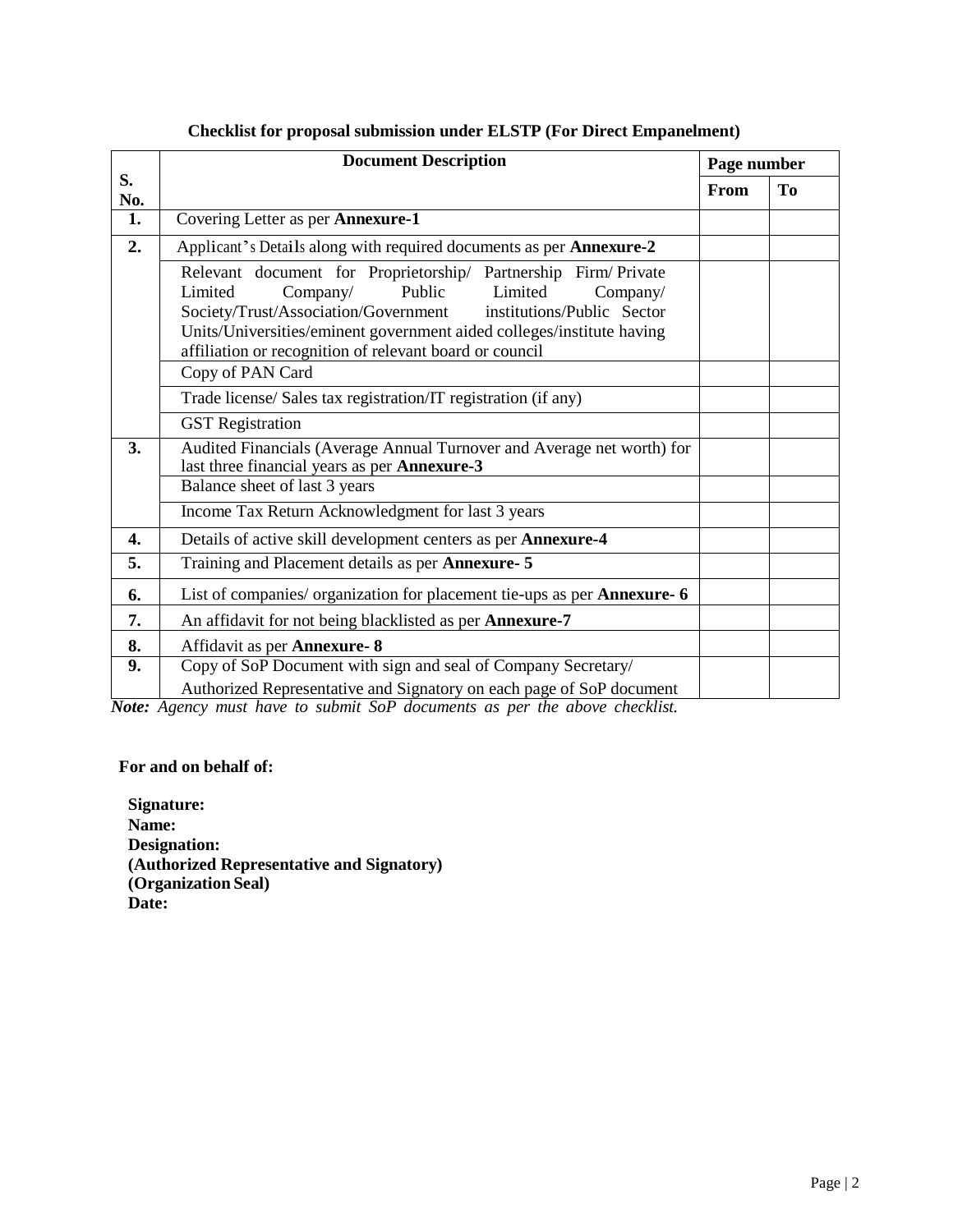## **Annexure -1:**

## **Covering Letter on Letterhead of the Organization with Correspondence Details**

To, the contract of the contract of the contract of the contract of the contract of the contract of the contract of the contract of the contract of the contract of the contract of the contract of the contract of the contra The Managing Director Rajasthan Skills and Livelihood Development Corporation (RSLDC) J-8 A, Jhalana Institutional Area,

Jaipur-302004

# We, the undersigned, hereby submitting our proposal against "**SoP for direct empanelment of agency under State funded scheme ELSTP (Amended) ( Ref:- F() RSLDC/ELSTP/SoP-Dir. Emp/2020-21/19263 dated 30/7/2020)**

We hereby confirm that:

- 1. The proposal is being submitted by (name of the agency who is the applicant, in accordance with the conditions stipulated in the above said SoP).
- 2. We have examined in detail and have understood the terms and conditions stipulated in the SoP Document issued by RSLDC and in any subsequent communication will be sent by RSLDC. We agree and undertake to abide by all these terms and conditions. Our Proposal is consistent with all the requirements of submission as stated in the SoP or in any of the subsequent communications from RSLDC.
- 3. The information submitted in our Proposal is complete, is strictly as per the requirements as stipulated in the SoP, and is correct to the best of our knowledge and understanding. We would be solely responsible for any errors or omissions in our Proposal. We acknowledge that RSLDC will be relying on the information provided in the Proposal and the documents accompanying such Proposal for empanelment of the applicant for the aforesaid programme and we certify that all information provided in the application is true and correct; nothing has been omitted which renders such information misleading; and all documents accompanying such Proposal are true copies of their respective originals.
- 4. We acknowledge the right of RSLDC to reject our Proposal without assigning any reason or otherwise and hereby waive, to the fullest extent permitted by applicable law, our right to challenge the same on any account whatsoever.
- 5. We satisfy the legal requirements and meet all the eligibility criteria laid down in the SoP.
- 6. This Proposal is unconditional and we hereby undertake to abide by the terms and conditions of the SoP.
- 7. We have not directly or indirectly or through an agent engaged or indulged in any corrupt practice, fraudulent practice, coercive practice, undesirable practice or restrictive practice.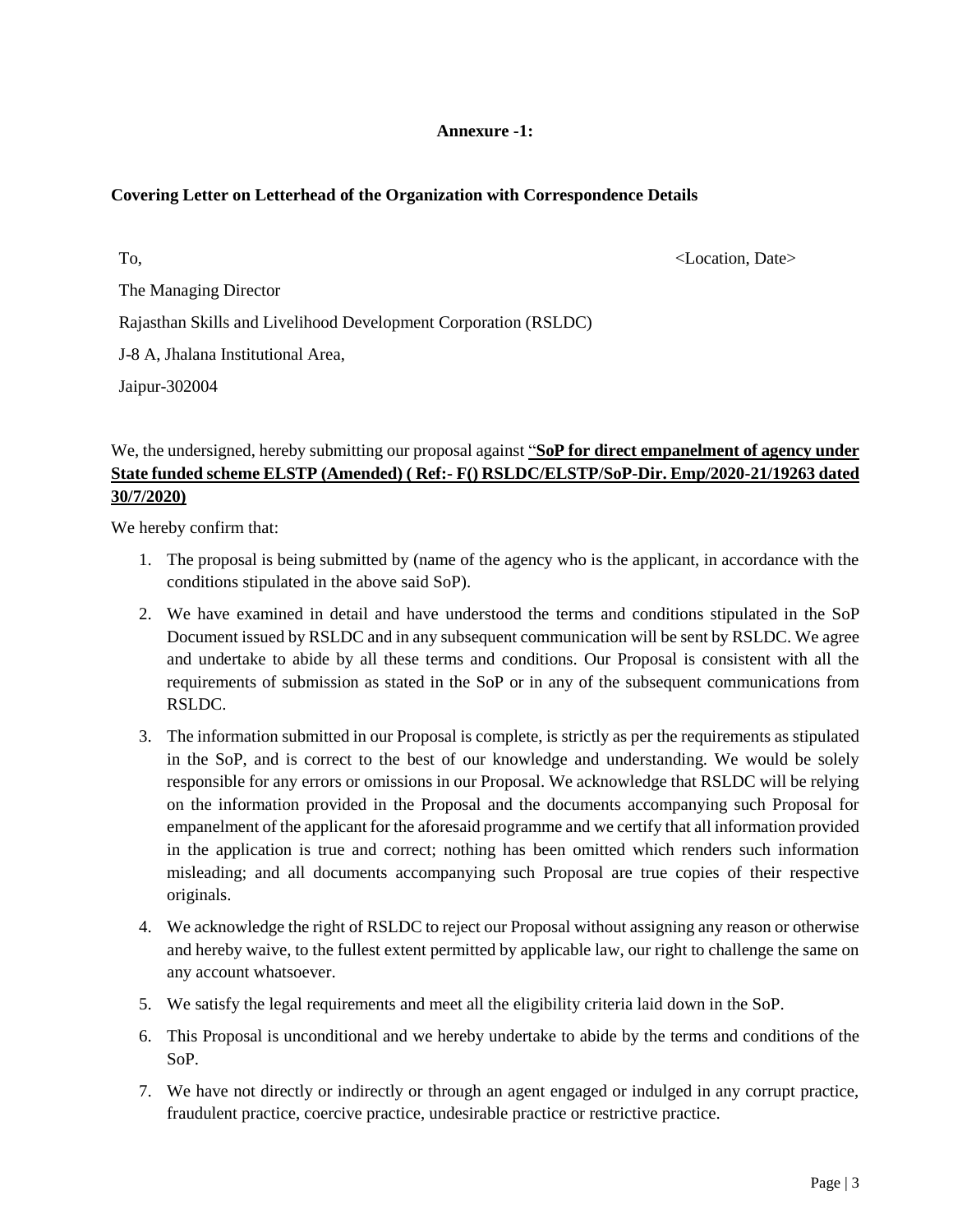- 8. We understand that our proposal will be examined and evaluated by Project Appraisal Committee (PAC) in terms of eligibility and proposed courses and if found suitable, will be recommended for further process.
- 9. We are enclosing DD towards processing fee as under: -

| Particular     | Amount      | DD No. | <b>Date</b> | <b>Bank</b> |
|----------------|-------------|--------|-------------|-------------|
| Processing Fee | $25,000/$ - |        |             |             |

\**Processing fee is non- refundable*

10. This Proposal is made for expressing our interest for the purpose domain training and employment under ELSTP scheme of RSLDC as per following action plan:

| S.No | <b>District</b> | No. of<br><b>SDC</b> | <b>Sectors</b> | Job<br>Role/<br>Course* | <b>Residential/</b><br><b>Non</b><br><b>Residential</b> | <b>Target</b> | <b>Preparedness</b><br>for<br>implementation<br>of<br>proposed<br>action Plan** |
|------|-----------------|----------------------|----------------|-------------------------|---------------------------------------------------------|---------------|---------------------------------------------------------------------------------|
|      |                 |                      |                |                         |                                                         |               |                                                                                 |
|      |                 |                      |                |                         |                                                         |               |                                                                                 |
|      |                 |                      |                |                         |                                                         |               |                                                                                 |
|      |                 |                      |                |                         |                                                         |               |                                                                                 |

\* Write a brief note on how the proposed courses has better prospect of wage placements?

-------------------------------------------------------------------------------------------------------------------------

------------------------------------------------------------------------------------------------------------------------.

*\*\* Preparedness plan for Infrastructure, Human resources, tools & equipment's, placement tie ups and other requisites with supportive documents. Agency should provide proof of availability of the SDC in the form of ownership document/ lease agreement. The Proposal Evaluation and Selection Committee may also inspect the premises of each institute for verifying the Infrastructure Presented in the proposal. The documentary proof has to be made available at respective training centers also for verification.*

In witness thereof, we submit this Proposal under and in accordance with the terms of the SoP document.

**For and on behalf of:**

**Signature: Name: Designation:**

**(Authorized Representative and Signatory) (Organization Seal)**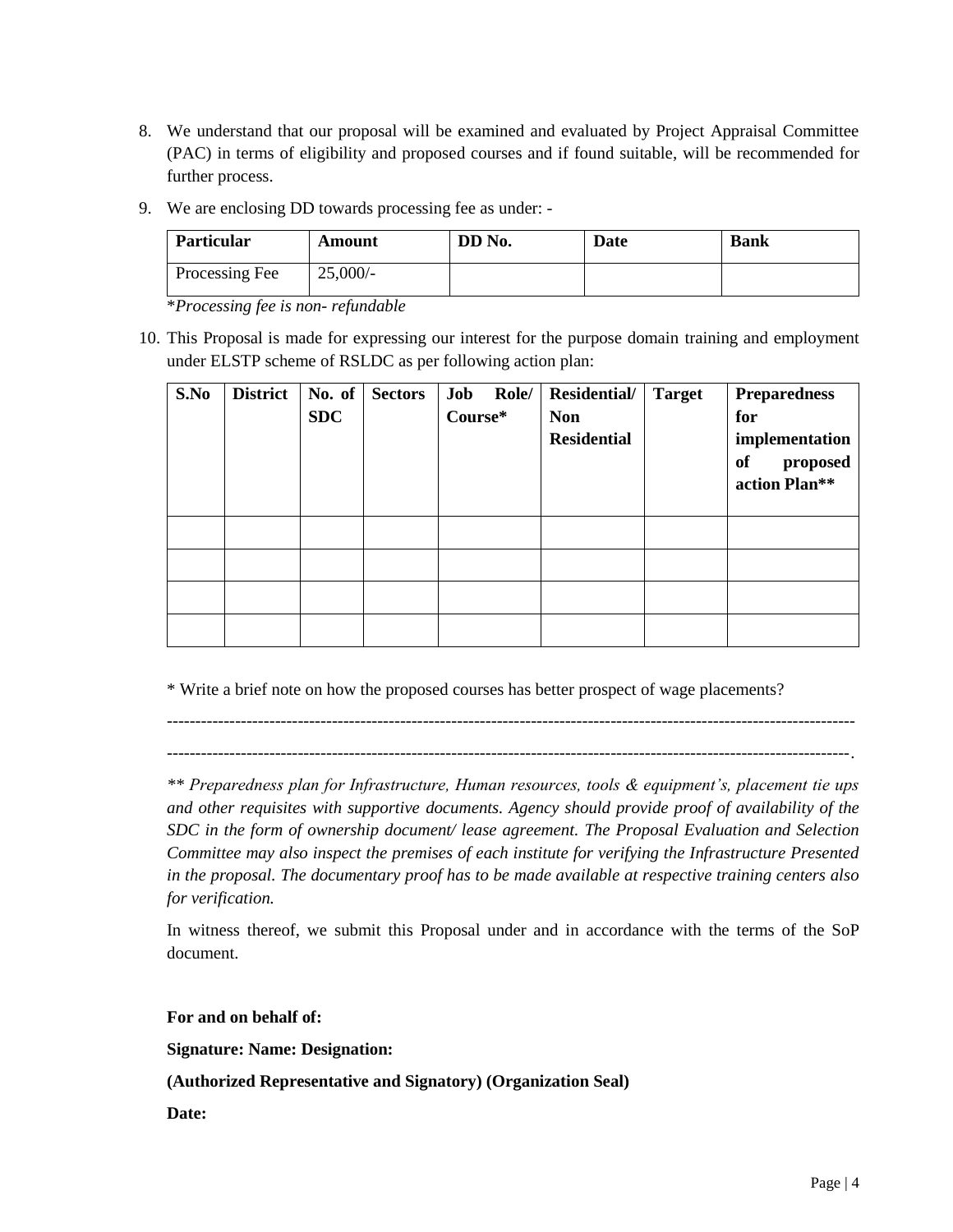## **Annexure -2:**

# **Important information and details**

| Sl. No. | <b>Particulars</b>                                       | <b>Details</b> |
|---------|----------------------------------------------------------|----------------|
|         | Name of the Organization:                                |                |
| 2       | Name and Designation of the Contact Person               |                |
| 3       | Address and Contact Details (E-Mail and                  |                |
|         | Mobile No.) of the Contact Person                        |                |
| 4       | Corporate website URL.                                   |                |
| 5       | (Industry/Federation/Industry)<br>Legal<br><b>Status</b> |                |
|         | Associations/University etc.)                            |                |
| 6       | Address of Head Office:                                  |                |
| 7       | Incorporation/Registration status of the Agency          |                |
| 8       | Date of Incorporation/Registration                       |                |
| 9       | Number of Employees on the Payroll of the applicant      |                |
|         | organization                                             |                |
| 10      | PAN Number                                               |                |
| 11      | <b>GST Registration Number</b>                           |                |

*Note: Please provide supporting documents for the above information.* 

## **For and on behalf of:**

## **Signature:**

**Name:** 

# **Designation:**

## **(Authorized Representative and Signatory) (Organization Seal)**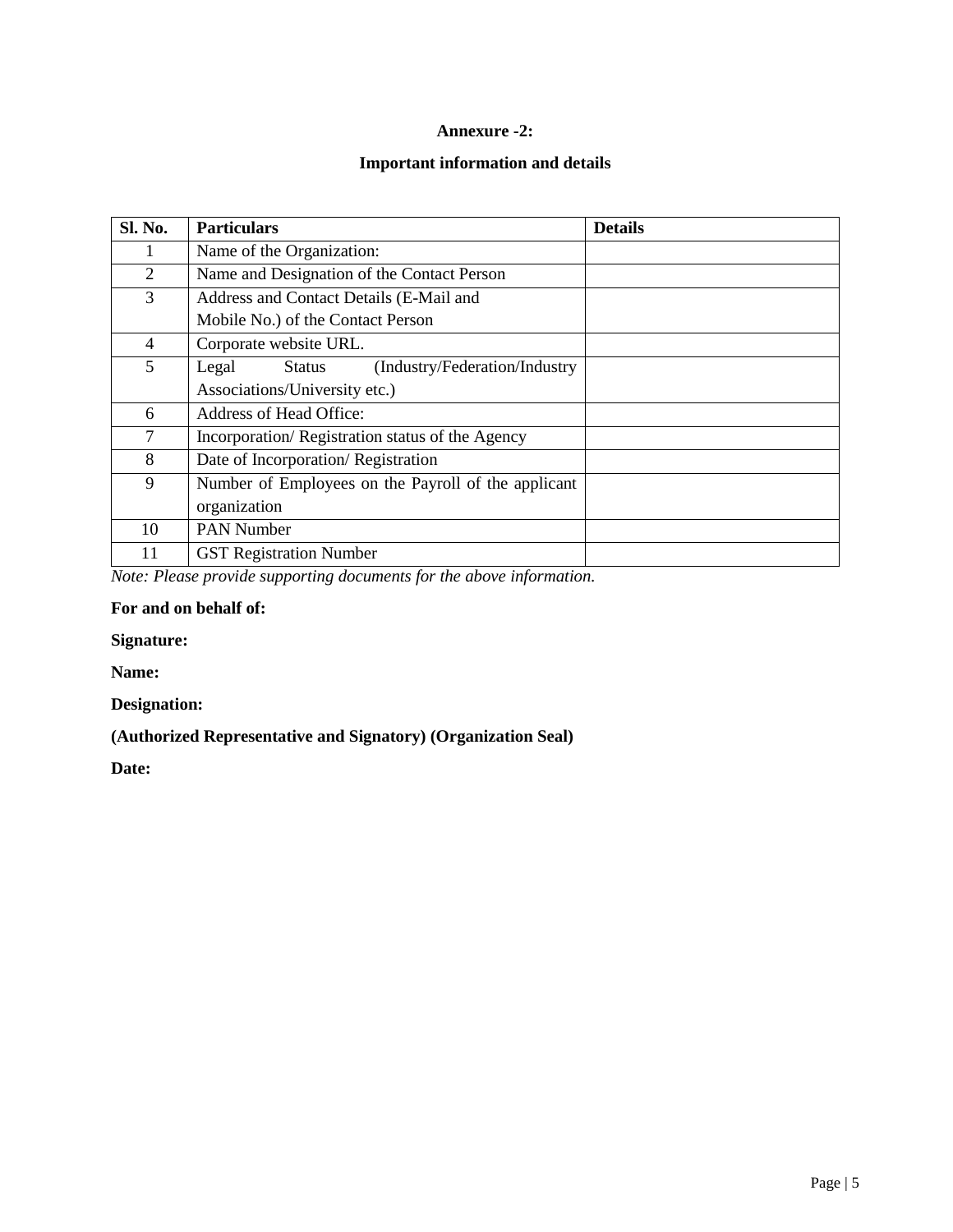## **Annexure -3:**

## **Financial Details**

# *(Declaration by Chartered Accountant on Letterhead with his/her dated Sign and Seal)*

#### **To whomsoever it may concern**

On the basis of audited financial statements, we hereby certify that (Name of Agency) having registered office at (Office address) has an annual turnover/annual income from various activities including skill development and placement linked programs in the past three consecutive years, The details of annual turnover are mentioned below:

| S No | Financial Year | <b>Annual Turnover</b> | $(NR)$ in Cr. | Net worth (INR) in Cr. |
|------|----------------|------------------------|---------------|------------------------|
|      |                |                        |               |                        |
|      |                |                        |               |                        |
|      |                |                        |               |                        |

*Note: Audited balance sheet and ITR for the past three years should be submitted by the Applicant, which must support Annual turnover and net worth.*

*Minimum criteria as per SoP:*

- *1. Minimum average annual turnover of Rs. 100 Crore- in case of Industries.*
- *2. Rs. 150 Cr. – Total member of Federations/Industry Association.*
- *3. Annual income of Rs 2.50 cr.in case of private Universities/colleges/institute.*

**(Chartered Accountant):** 

**Signature**

**Name:**

**Registration No:** 

**Contact No.** 

**Seal**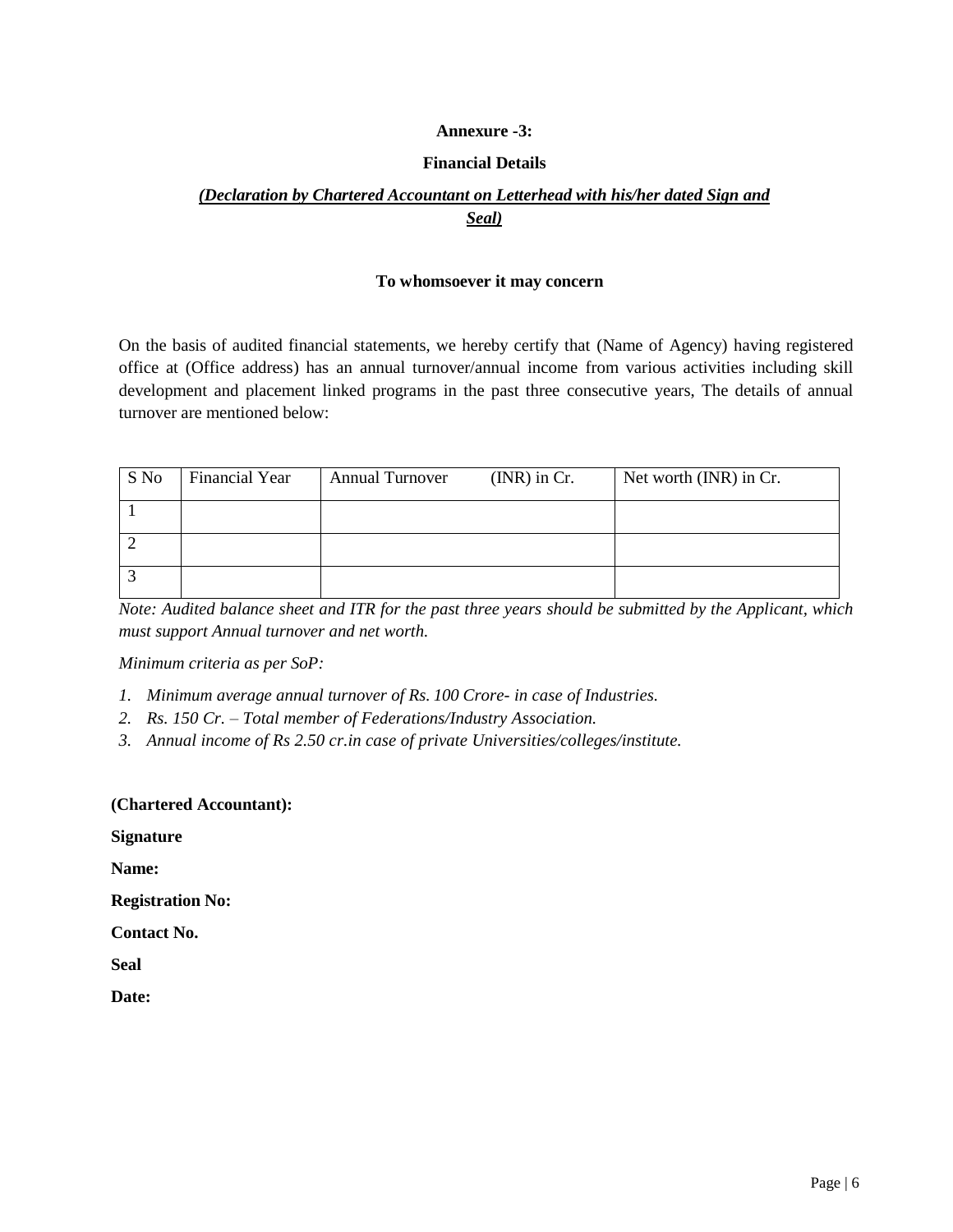## **Annexure -4:**

## **Training Centre Details (In case of applicant has prior experience in organizing skill development related programme)**

(Declaration by (Name of Agency) on his/ her organization letterhead with registration number, dated Sign and Seal by authorized signatory)

For each active skill development center:

| S.No. | Particulars                        | Centre- | Centre | Centre | Centre | Documentary      |
|-------|------------------------------------|---------|--------|--------|--------|------------------|
|       |                                    |         | $-2$   | 3      | -4     | evidences        |
|       |                                    |         |        |        |        | enclosed $(Y/N)$ |
| 1.    | <b>State</b>                       |         |        |        |        |                  |
| 2.    | District                           |         |        |        |        |                  |
| 3.    | Name of the Scheme                 |         |        |        |        |                  |
| 4.    | <b>Capacity of Training Centre</b> |         |        |        |        |                  |
|       | Residential                        |         |        |        |        |                  |
| 5.    | accommodation                      |         |        |        |        |                  |
|       | capacity (If applicable)           |         |        |        |        |                  |

*Note: Please insert separate table for each State (if applicable) and more columns for training centers (if required). Also, please enclose Documentary Evidence regarding training Infrastructure available in the form of Two photos per Training Center, rent/ownership agreement. In the case of training centers with Residential Facilities separate photos for Residential accommodation including facilities such as Kitchen, Dining Hall and Living Room should be provided.*

**For and behalf of:** 

**Signature:**

**Name:** 

**Designation:**

**(Authorized Representative and Signatory)**

**(Organization Seal) Date:**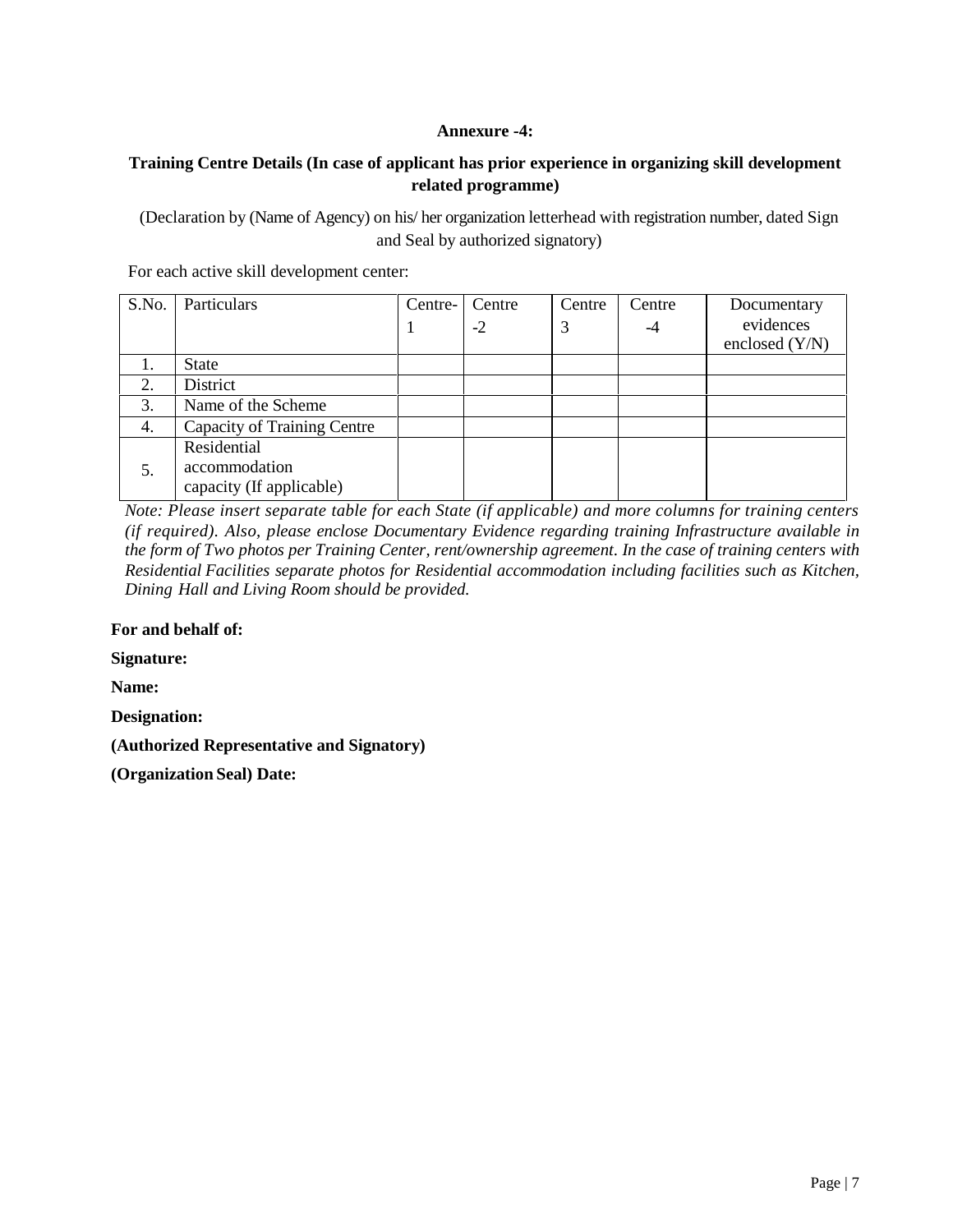## **Annexure - 5:**

# **Training and placement details (In case of applicant has prior experience in organizing skill development related programme)**

Declaration by (Name of Agency) on his/ her organization letterhead with registration number, dated Sign and Seal by authorized signatory.

| <b>Financial</b><br><b>Year (last)</b><br>3 years) | <b>Sector</b> | <b>Total</b><br>Number of<br>candidates<br>trained | Detail of<br>supporting<br>proof<br>provided<br>(Y/N) | <b>Placement</b><br>provided to<br>number of<br>candidates<br>got trained | Detail of<br>supporting<br>document<br>provided<br>(Y/N) |
|----------------------------------------------------|---------------|----------------------------------------------------|-------------------------------------------------------|---------------------------------------------------------------------------|----------------------------------------------------------|
|                                                    |               |                                                    |                                                       |                                                                           |                                                          |
|                                                    |               |                                                    |                                                       |                                                                           |                                                          |
|                                                    |               |                                                    |                                                       |                                                                           |                                                          |

\**For Industries, Federations/Industry Associations should have minimum 400 total placements in last 3 years OR capacity of 100 captive placement per year*

*Notes:*

*Please provide documentary Supporting proof as given below:*

*For Trainings conducted, self-attested copies of any of the following documents:*

- *Documents indicating experience in conducting similar 'Placement Linked Training Programme' with number of youths trained (self-attested printouts of verifiable information given by Government or donor agency will be accepted)*
- *Self-attested detailed list of youth trained in proposed sectors*

*For Placements conducted, self-attested copies of any of the following documents:*

- *Documents indicating experience in conducting similar 'Placement Linked Training Programme' with number of youths trained (self-attested printouts of verifiable information given by Government or donor agency will be accepted)*
- *Self-attested detailed list of youth placed with name & contact detail of youth and employer and salary of the candidate.*
- *Letter from the employer confirming employment of trainees from the institute or agency clearly indicating the date of recruitment, numbers recruited and sector/category of work.*

#### **For and behalf of:**

**Signature:**

**Name:** 

**Designation:**

**(Authorized Representative and Signatory)**

**(Organization Seal) Date:**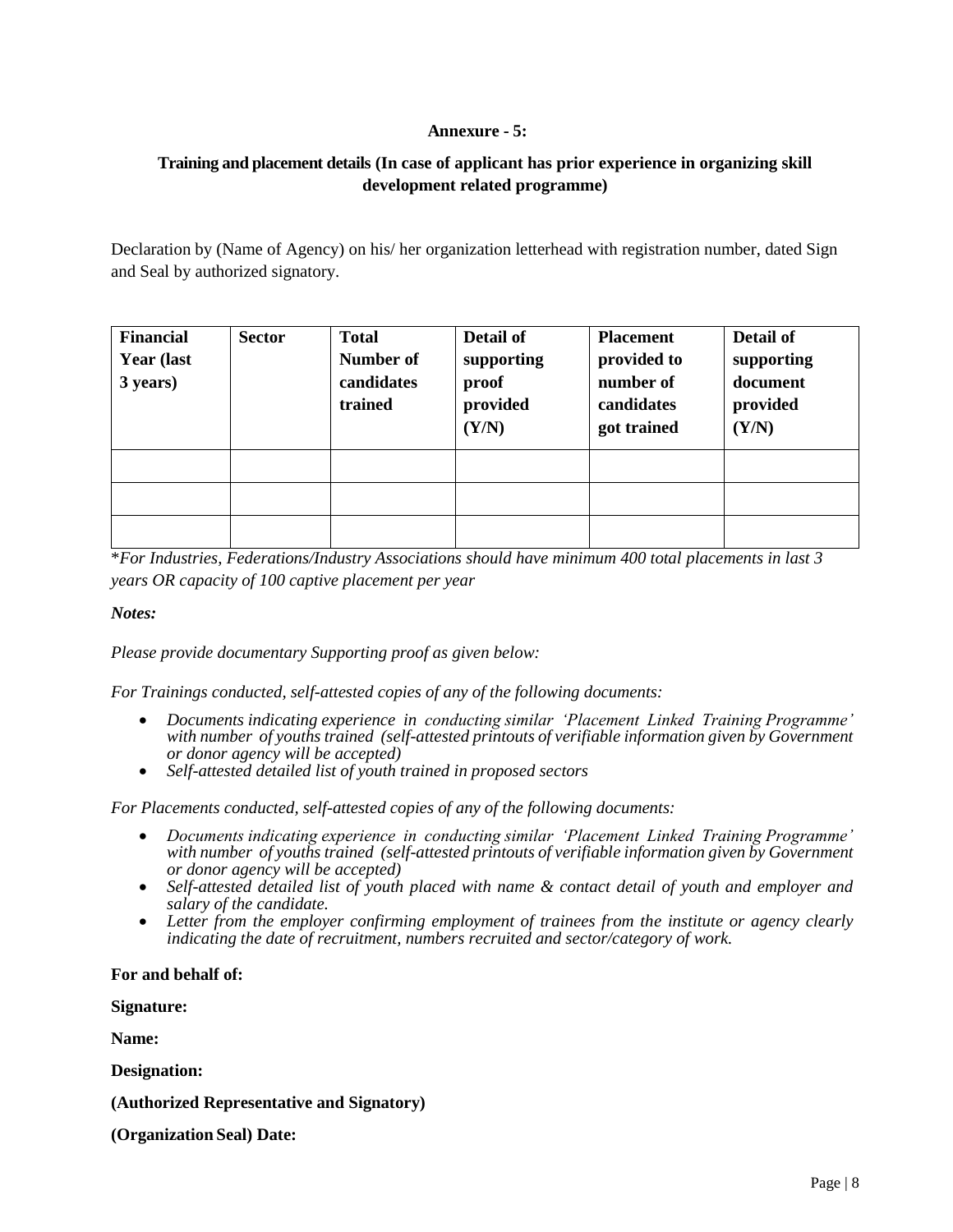#### **Annexure -6:**

| List of companies/ organization for placement tie-ups/engagement are in existence (at least 10 |
|------------------------------------------------------------------------------------------------|
| employer)                                                                                      |

| $S$ No         | Name of<br><b>Company/Organization</b> | <b>Address</b> | Sector (Ex.<br>Automobile/Retail/<br>Manufacturing, etc.) | <b>Proposed intake</b><br>capacity (Tentative) |
|----------------|----------------------------------------|----------------|-----------------------------------------------------------|------------------------------------------------|
| 1              |                                        |                |                                                           |                                                |
| $\overline{2}$ |                                        |                |                                                           |                                                |
| 3              |                                        |                |                                                           |                                                |
| $\overline{4}$ |                                        |                |                                                           |                                                |
| 5              |                                        |                |                                                           |                                                |
| 6              |                                        |                |                                                           |                                                |
| 7              |                                        |                |                                                           |                                                |
| 8              |                                        |                |                                                           |                                                |
| 9              |                                        |                |                                                           |                                                |
| 10             |                                        |                |                                                           |                                                |

*\*An Applicant has to provide valid proof of tie ups with above companies/ organization (MoU, agreement, etc.)* 

## **OR (In case of captive placement)**

We, the undersigned, hereby submitting our proposal against "SoP of direct empanelment of agency under State funded scheme ELSTP (Amended) (Ref: - F () RSLDC/ELSTP/SoP-Dir. Emp/2020-21/19263 dated 30/7/2020) and confirm that we have capacity of 100 captive placement per year.

**For and behalf of: Signature: Name: Designation: (Authorized Representative and Signatory) (Organization Seal) Date:**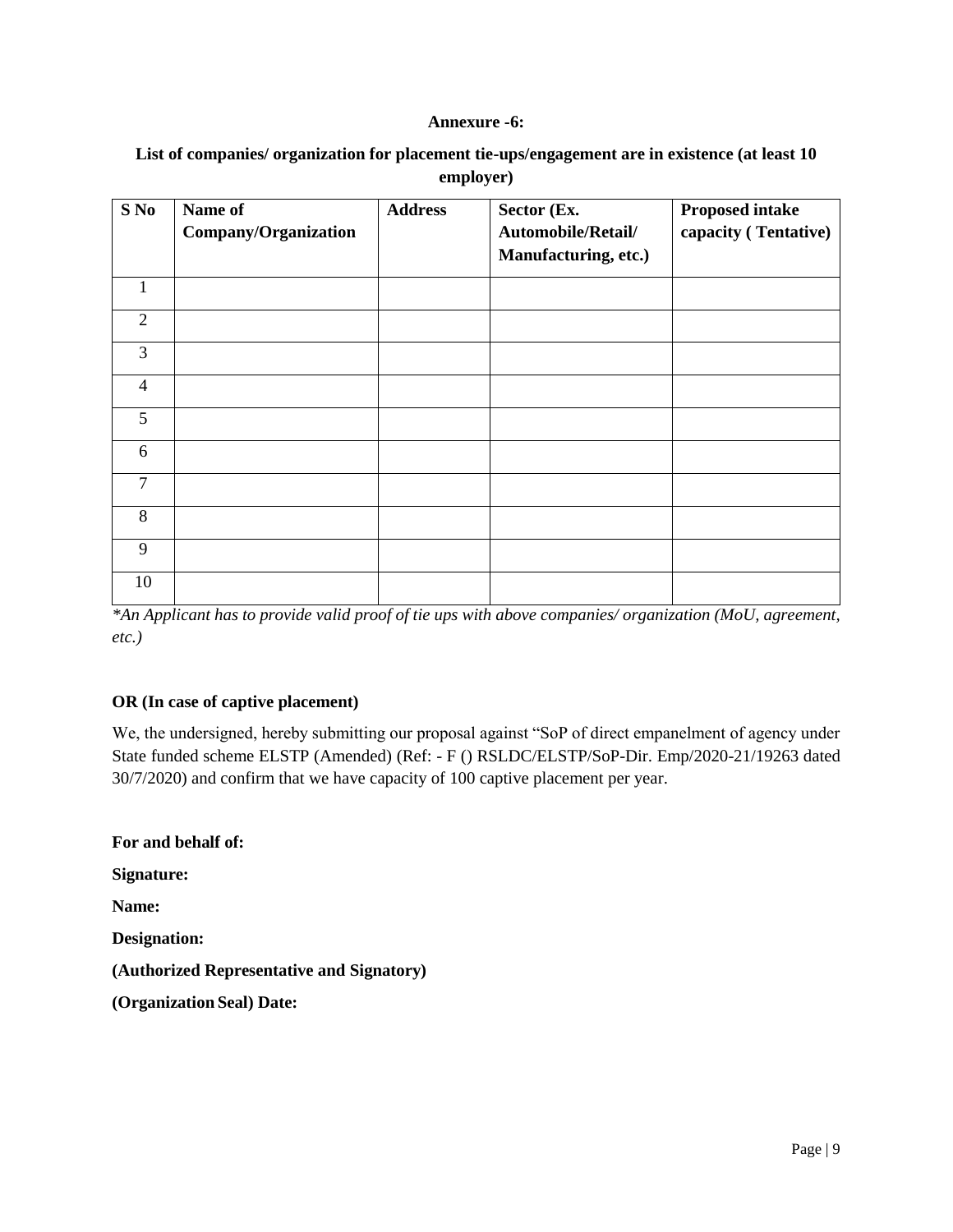## **Annexure -7:**

## **An affidavit for not being blacklisted**

(An affidavit on a non-judicial stamp paper of minimum 50/- by agency's Secretary/ Authorized Signatory with his/her dated Sign and Seal)

## **AFFIDAVIT**

We, ( Name of agency) having its registered office at ( office address) do hereby declare that the applicant has not been blacklisted/debarred by any donor agency/ State Government/Central Government authority for breach on our part.

**For and on behalf of** 

**Signature:**

**Name: Designation:**

**(Authorized Representative and Signatory) (Organization Seal)**